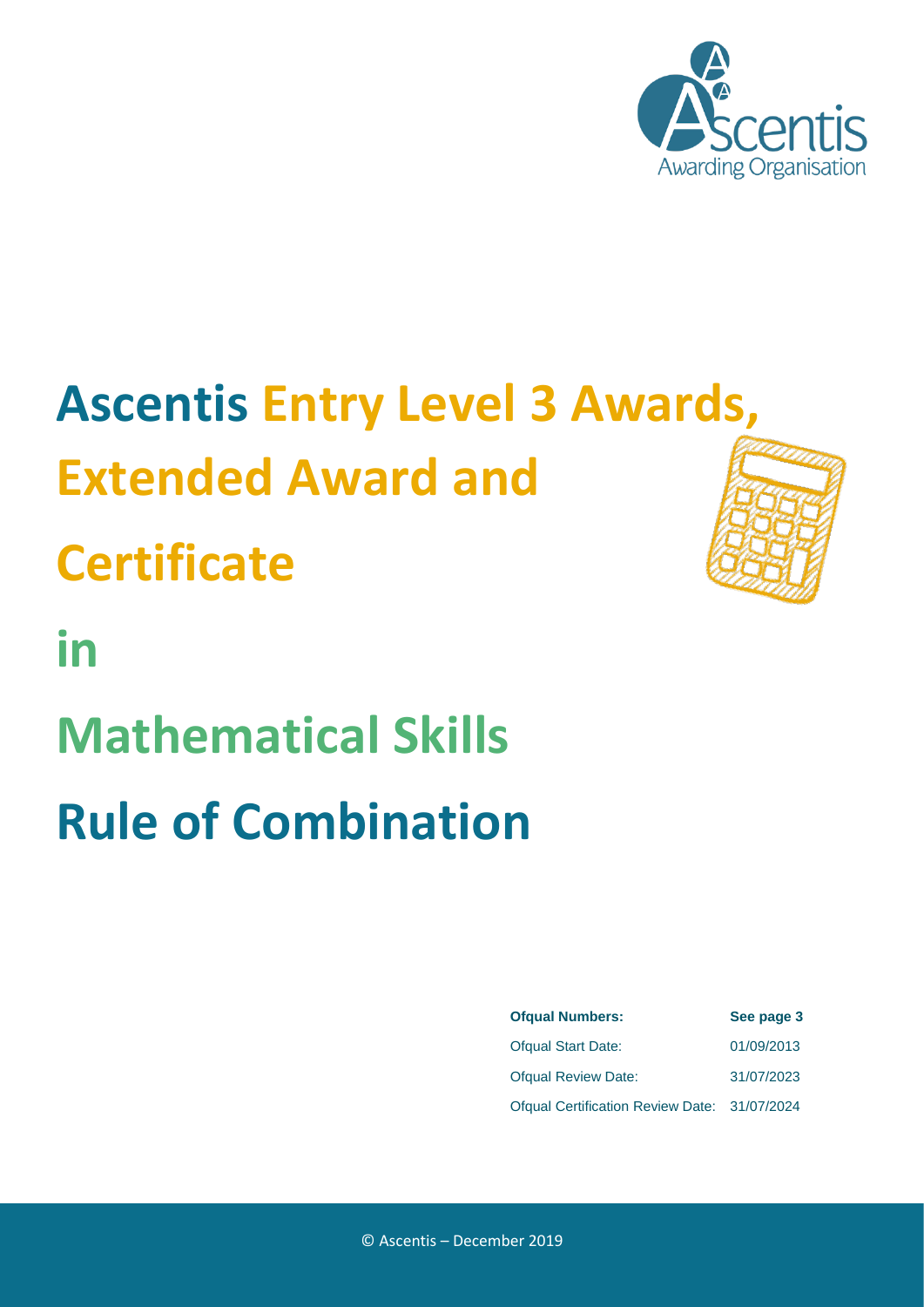# **Qualification Overview**

The Ascentis Entry 3 Awards in Mathematical Skills and the Entry 3 Certificate in Mathematical Skills are ideal qualifications for adults and young people wishing to develop their mathematical skills at Entry 3. They are intended to aid progression to further study through Mathematics Functional Skills qualifications. The Ascentis Entry 3 Awards in Mathematical Skills are a range of small qualifications which have been designed to 'bridge the gap' in learners' mathematical knowledge, thus focusing on developing confidence and ability.

There are several features of these qualifications that make them very appropriate for their target learners:

- There is a wide range of single-unit Awards 13 in total
- They are relatively short qualifications of 10 guided learning hours bite-sized learning
- They can be delivered either as classroom-based courses or as a blended learning programme
- They are assessed by completion of Ascentis-designed assessment no portfolio of evidence required
- Verification and certification can be offered throughout the year, allowing maximum flexibility for centres

#### **Aims**

The aims of this suite of qualifications are to enable learners:

- 1 To gain underpinning mathematical skills
- 2 To bridge the gap in their mathematical knowledge
- 3 To prepare for the completion of the Functional Skills in Mathematics at Entry 3
- 4 To progress onto the Ascentis Level 1 Awards in Mathematical Skills
- 5 To develop the skills required to move into the world of work or work-based learning

#### **Target Group**

These qualifications are aimed at a range of learners, including:

- Adults who wish to develop and demonstrate their skills in mathematics
- Young people aged 14–19 who wish to develop and demonstrate their skills in some aspects of mathematics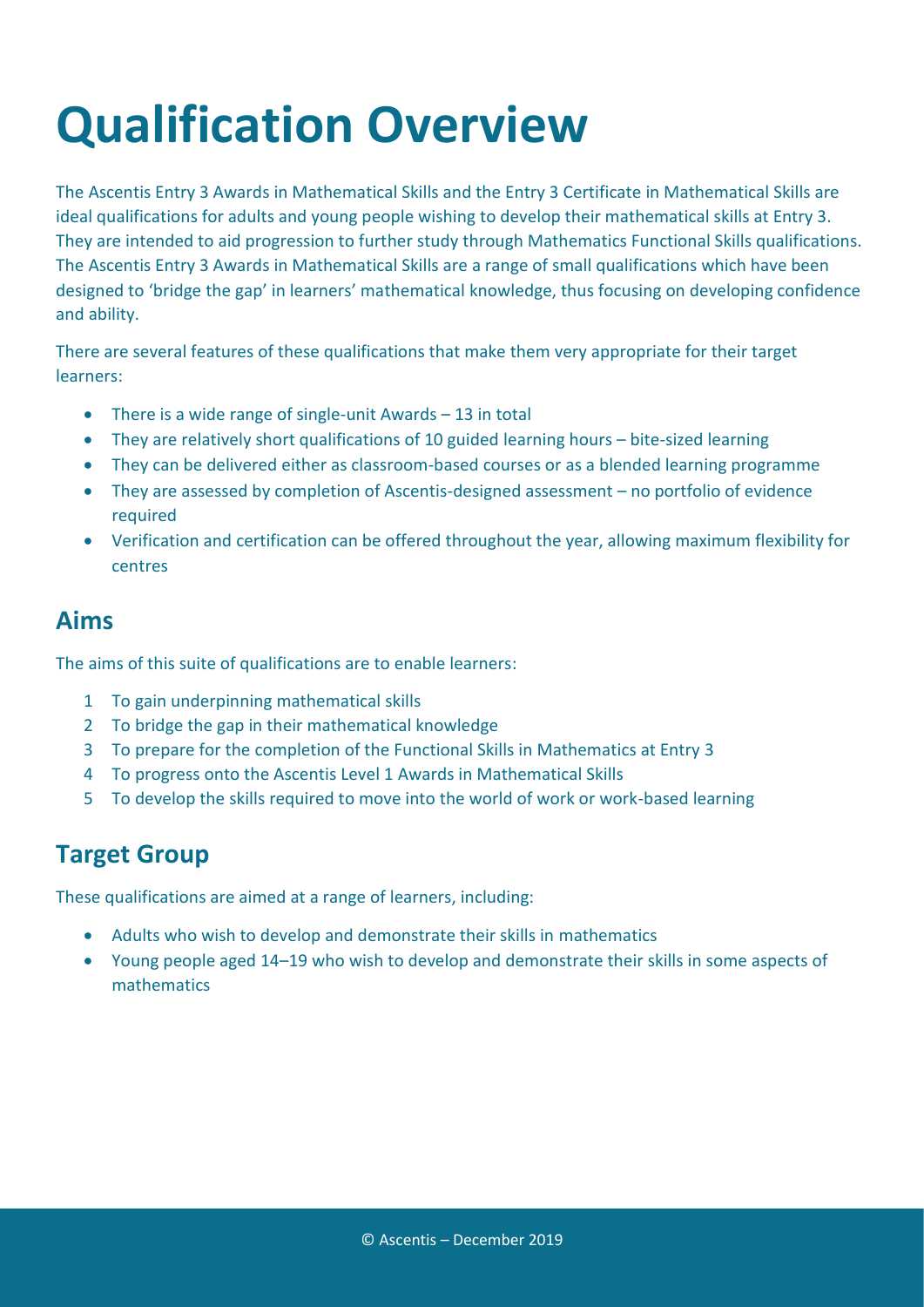### **Regulation Codes**

Ofqual Regulation Numbers:

- Ascentis Entry 3 Award in Mathematical Skills Developing and Applying Number Skills: 601/0982/8
- Ascentis Entry 3 Award in Mathematical Skills Developing and Applying Addition and Subtraction Skills: 601/1033/8
- Ascentis Entry 3 Award in Mathematical Skills Multiplication of Whole Numbers: 601/0983/X
- Ascentis Entry 3 Award in Mathematical Skills Division of Whole Numbers: 601/0980/4
- Ascentis Entry 3 Award in Mathematical Skills Developing and Applying Fraction Skills: 601/0976/2
- Ascentis Entry 3 Award in Mathematical Skills Developing and Applying Decimal Skills: 601/1034/X
- Ascentis Entry 3 Award in Mathematical Skills Money: Adding and Subtracting: 601/0981/6
- Ascentis Entry 3 Award in Mathematical Skills Time: 601/0984/1
- Ascentis Entry 3 Award in Mathematical Skills Measure: Distance and Length: 601/0979/8
- Ascentis Entry 3 Award in Mathematical Skills Measure: Capacity and Temperature: 601/0978/6
- Ascentis Entry 3 Award in Mathematical Skills Developing and Applying Shape and Space Skills: 601/0977/4
- Ascentis Entry 3 Award in Mathematical Skills Data Handling: Recording and Representing Data: 601/0975/0
- Ascentis Entry 3 Award in Mathematical Skills Data Handling: Extracting and Interpreting Data: 601/0974/9
- Ascentis Entry 3 Award in Mathematical Skills: 601/3840/3
- Ascentis Entry 3 Extended Award in Mathematical Skills: 601/3841/5
- Ascentis Entry 3 Certificate in Mathematical Skills: 601/1030/2

#### **Assessment Method**

Each unit is assessed through an assessment to be taken under supervised conditions. Guide times are provided for each assessment. The assessment is internally assessed and verified by the centre and then externally verified by Ascentis.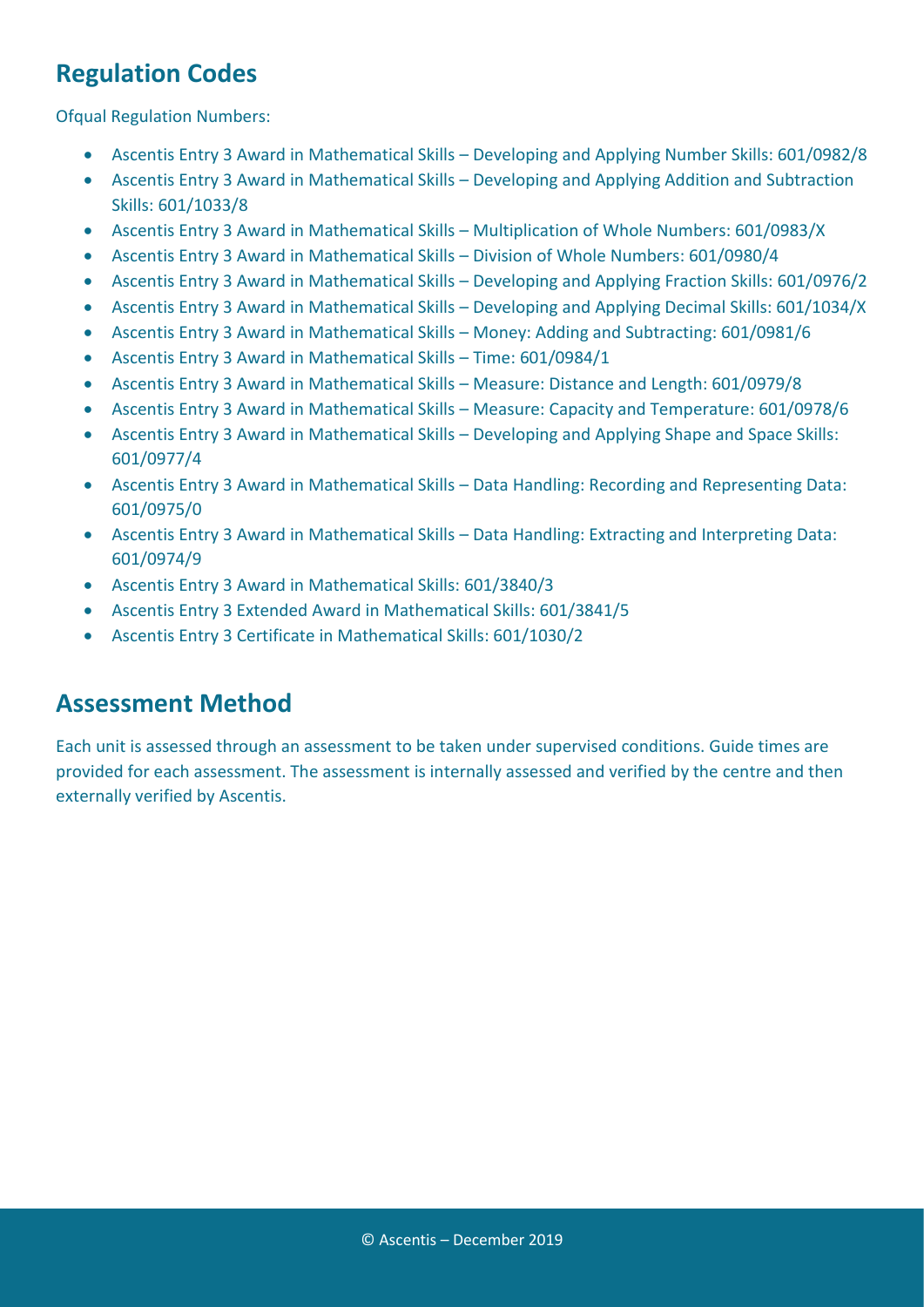# **Rule of Combination**

Learners must complete one unit for each Award at Entry 3. These are single-unit qualifications and certification is given for achieving a pass in the Ascentis-designed assessment.

Learners who achieve all 13 credits may wish to claim an Entry 3 Certificate in Mathematical Skills.

| <b>Ascentis Entry 3 Award in Mathematical Skills – Developing and Applying Number Skills</b> |         |                     |            |                 |
|----------------------------------------------------------------------------------------------|---------|---------------------|------------|-----------------|
| <b>Title</b>                                                                                 | Level   | <b>Credit Value</b> | <b>GLH</b> | <b>Unit ref</b> |
| <b>Applying Number Skills</b>                                                                | Entry 3 |                     | 10         | Y/505/4004      |

| Ascentis Entry 3 Award in Mathematical Skills - Developing and Applying Addition and |         |                     |            |            |
|--------------------------------------------------------------------------------------|---------|---------------------|------------|------------|
| <b>Subtraction Skills</b>                                                            |         |                     |            |            |
| <b>Title</b>                                                                         | Level   | <b>Credit Value</b> | <b>GLH</b> | Unit ref   |
| <b>Applying Addition and Subtraction Skills</b>                                      | Entry 3 |                     | 10         | R/505/4003 |

| Ascentis Entry 3 Award in Mathematical Skills - Multiplication of Whole Numbers |              |                     |            |            |
|---------------------------------------------------------------------------------|--------------|---------------------|------------|------------|
| <b>Title</b>                                                                    | <b>Level</b> | <b>Credit Value</b> | <b>GLH</b> | Unit ref   |
| <b>Multiplication of Whole Numbers</b>                                          | Entry 3      |                     | 10         | L/505/4016 |

| Ascentis Entry 3 Award in Mathematical Skills - Division of Whole Numbers |         |                     |            |            |
|---------------------------------------------------------------------------|---------|---------------------|------------|------------|
| <b>Title</b>                                                              | Level   | <b>Credit Value</b> | <b>GLH</b> | Unit ref   |
| Division of Whole Numbers                                                 | Entry 3 |                     | 10         | K/505/4010 |

| Ascentis Entry 3 Award in Mathematical Skills – Developing and Applying Fraction Skills |              |                     |            |            |
|-----------------------------------------------------------------------------------------|--------------|---------------------|------------|------------|
| <b>Title</b>                                                                            | <b>Level</b> | <b>Credit Value</b> | <b>GLH</b> | Unit ref   |
| <b>Applying Fraction Skills</b>                                                         | Entry 3      |                     | 10         | F/505/3090 |

| <b>Ascentis Entry 3 Award in Mathematical Skills - Developing and Applying Decimal Skills</b> |              |                     |            |            |
|-----------------------------------------------------------------------------------------------|--------------|---------------------|------------|------------|
| <b>Title</b>                                                                                  | <b>Level</b> | <b>Credit Value</b> | <b>GLH</b> | Unit ref   |
| Developing and Applying Decimal Skills                                                        | Entry 3      |                     | 10         | J/505/2247 |

| Ascentis Entry 3 Award in Mathematical Skills - Money: Adding and Subtracting |              |                     |            |            |
|-------------------------------------------------------------------------------|--------------|---------------------|------------|------------|
| <b>Title</b>                                                                  | <b>Level</b> | <b>Credit Value</b> | <b>GLH</b> | Unit ref   |
| <b>Money: Adding and Subtracting</b>                                          | Entry 3      |                     | 10         | L/505/3089 |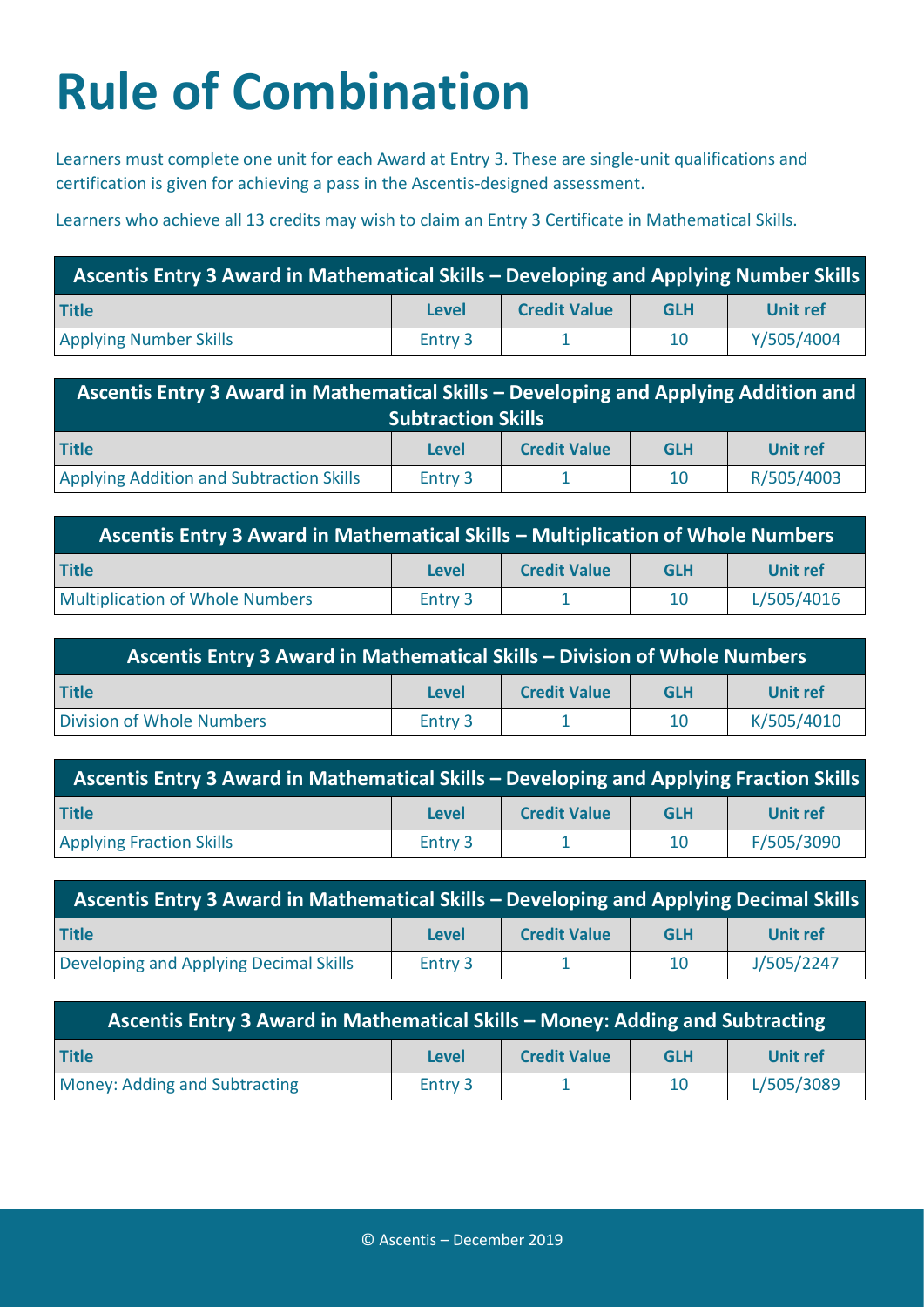| <b>Ascentis Entry 3 Award in Mathematical Skills - Time</b> |              |                     |            |            |
|-------------------------------------------------------------|--------------|---------------------|------------|------------|
| <b>Title</b>                                                | <b>Level</b> | <b>Credit Value</b> | <b>GLH</b> | Unit ref   |
| <b>Time</b>                                                 | Entry 3      |                     | 10         | Y/505/4567 |

| Ascentis Entry 3 Award in Mathematical Skills - Measure: Distance and Length |         |                     |            |            |
|------------------------------------------------------------------------------|---------|---------------------|------------|------------|
| <b>Title</b>                                                                 | Level   | <b>Credit Value</b> | <b>GLH</b> | Unit ref   |
| Measuring and Estimating: Distance and                                       | Entry 3 |                     | 10         | J/505/4564 |
| Length                                                                       |         |                     |            |            |

| Ascentis Entry 3 Award in Mathematical Skills - Measure: Capacity and Temperature |              |                     |            |            |
|-----------------------------------------------------------------------------------|--------------|---------------------|------------|------------|
| <b>Title</b>                                                                      | <b>Level</b> | <b>Credit Value</b> | <b>GLH</b> | Unit ref   |
| <b>Measure: Capacity and Temperature</b>                                          | Entry 3      |                     | 10         | A/505/4013 |

| Ascentis Entry 3 Award in Mathematical Skills - Developing and Applying Shape and |              |                     |            |            |
|-----------------------------------------------------------------------------------|--------------|---------------------|------------|------------|
| <b>Space Skills</b>                                                               |              |                     |            |            |
| <b>Title</b>                                                                      | <b>Level</b> | <b>Credit Value</b> | <b>GLH</b> | Unit ref   |
| Applying Shape and Space Skills                                                   | Entry 3      |                     | 10         | D/505/4005 |

| Ascentis Entry 3 Award in Mathematical Skills – Data Handling: Recording and |              |                     |            |                 |
|------------------------------------------------------------------------------|--------------|---------------------|------------|-----------------|
| <b>Representing Data</b>                                                     |              |                     |            |                 |
| <b>Title</b>                                                                 | <b>Level</b> | <b>Credit Value</b> | <b>GLH</b> | <b>Unit ref</b> |
| Data Handling: Recording and                                                 | Entry 3      |                     | 10         | T/505/4009      |
| <b>Representing Data</b>                                                     |              |                     |            |                 |

| Ascentis Entry 3 Award in Mathematical Skills - Data Handling: Extracting and<br><b>Interpreting Data</b> |              |                     |            |                 |
|-----------------------------------------------------------------------------------------------------------|--------------|---------------------|------------|-----------------|
| <b>Title</b>                                                                                              | <b>Level</b> | <b>Credit Value</b> | <b>GLH</b> | <b>Unit ref</b> |
| Data Handling: Extracting and Interpreting                                                                | Entry 3      |                     | 10         | M/505/4008      |
| Data                                                                                                      |              |                     |            |                 |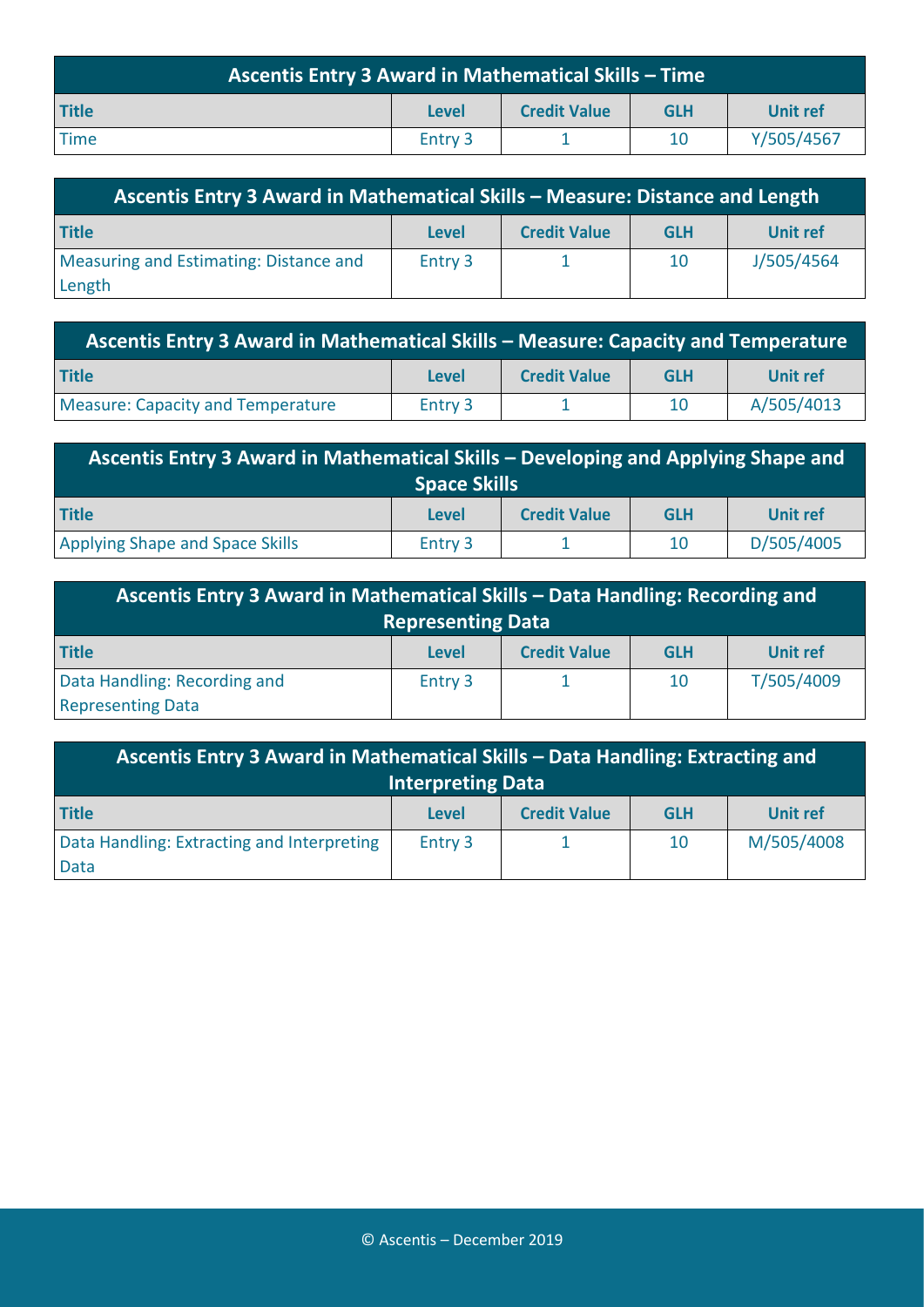#### **Ascentis Entry 3 Award in Mathematical Skills**

#### Minimum credits: 3

Maximum credits: 5

| <b>Credit Value</b><br><b>Level</b><br><b>GLH</b><br><b>Unit ref</b><br>Y/505/4004<br><b>Applying Number Skills</b><br>Entry 3<br>10<br>1<br>R/505/4003<br>1<br><b>Applying Addition and Subtraction Skills</b><br>Entry 3<br>10<br>$\mathbf{1}$<br>L/505/4016<br><b>Multiplication of Whole Numbers</b><br>Entry 3<br>10<br><b>Division of Whole Numbers</b><br>K/505/4010<br>Entry 3<br>$\mathbf{1}$<br>10<br>F/505/3090<br>Entry 3<br>1<br>10<br>1<br>J/505/2247<br><b>Developing and Applying Decimal Skills</b><br>Entry 3<br>10<br>Entry 3<br>$\mathbf{1}$<br>L/505/3089<br><b>Money: Adding and Subtracting</b><br>10<br>Y/505/4567<br>Entry 3<br>10<br><b>Time</b><br>1<br>Measuring and Estimating: Distance and<br>Entry 3<br>1<br>10<br>J/505/4564<br>Length<br>$\mathbf{1}$<br><b>Measure: Capacity and Temperature</b><br>Entry 3<br>10<br>A/505/4013<br><b>Applying Shape and Space Skills</b><br>1<br>10<br>D/505/4005<br>Entry 3<br>T/505/4009<br>Data Handling: Recording and<br>Entry 3<br>1<br>10<br><b>Representing Data</b><br>Entry 3<br>1<br>M/505/4008<br>Data Handling: Extracting and Interpreting<br>10<br><b>Data</b><br><b>Credits from equivalent units:</b><br>Please contact the Ascentis office to request equivalences, and ask to speak to a member of the |                                 |  |  |  |  |
|-----------------------------------------------------------------------------------------------------------------------------------------------------------------------------------------------------------------------------------------------------------------------------------------------------------------------------------------------------------------------------------------------------------------------------------------------------------------------------------------------------------------------------------------------------------------------------------------------------------------------------------------------------------------------------------------------------------------------------------------------------------------------------------------------------------------------------------------------------------------------------------------------------------------------------------------------------------------------------------------------------------------------------------------------------------------------------------------------------------------------------------------------------------------------------------------------------------------------------------------------------------------------------------------------|---------------------------------|--|--|--|--|
|                                                                                                                                                                                                                                                                                                                                                                                                                                                                                                                                                                                                                                                                                                                                                                                                                                                                                                                                                                                                                                                                                                                                                                                                                                                                                               | <b>Title</b>                    |  |  |  |  |
|                                                                                                                                                                                                                                                                                                                                                                                                                                                                                                                                                                                                                                                                                                                                                                                                                                                                                                                                                                                                                                                                                                                                                                                                                                                                                               |                                 |  |  |  |  |
|                                                                                                                                                                                                                                                                                                                                                                                                                                                                                                                                                                                                                                                                                                                                                                                                                                                                                                                                                                                                                                                                                                                                                                                                                                                                                               |                                 |  |  |  |  |
|                                                                                                                                                                                                                                                                                                                                                                                                                                                                                                                                                                                                                                                                                                                                                                                                                                                                                                                                                                                                                                                                                                                                                                                                                                                                                               |                                 |  |  |  |  |
|                                                                                                                                                                                                                                                                                                                                                                                                                                                                                                                                                                                                                                                                                                                                                                                                                                                                                                                                                                                                                                                                                                                                                                                                                                                                                               |                                 |  |  |  |  |
|                                                                                                                                                                                                                                                                                                                                                                                                                                                                                                                                                                                                                                                                                                                                                                                                                                                                                                                                                                                                                                                                                                                                                                                                                                                                                               | <b>Applying Fraction Skills</b> |  |  |  |  |
|                                                                                                                                                                                                                                                                                                                                                                                                                                                                                                                                                                                                                                                                                                                                                                                                                                                                                                                                                                                                                                                                                                                                                                                                                                                                                               |                                 |  |  |  |  |
|                                                                                                                                                                                                                                                                                                                                                                                                                                                                                                                                                                                                                                                                                                                                                                                                                                                                                                                                                                                                                                                                                                                                                                                                                                                                                               |                                 |  |  |  |  |
|                                                                                                                                                                                                                                                                                                                                                                                                                                                                                                                                                                                                                                                                                                                                                                                                                                                                                                                                                                                                                                                                                                                                                                                                                                                                                               |                                 |  |  |  |  |
|                                                                                                                                                                                                                                                                                                                                                                                                                                                                                                                                                                                                                                                                                                                                                                                                                                                                                                                                                                                                                                                                                                                                                                                                                                                                                               |                                 |  |  |  |  |
|                                                                                                                                                                                                                                                                                                                                                                                                                                                                                                                                                                                                                                                                                                                                                                                                                                                                                                                                                                                                                                                                                                                                                                                                                                                                                               |                                 |  |  |  |  |
|                                                                                                                                                                                                                                                                                                                                                                                                                                                                                                                                                                                                                                                                                                                                                                                                                                                                                                                                                                                                                                                                                                                                                                                                                                                                                               |                                 |  |  |  |  |
|                                                                                                                                                                                                                                                                                                                                                                                                                                                                                                                                                                                                                                                                                                                                                                                                                                                                                                                                                                                                                                                                                                                                                                                                                                                                                               |                                 |  |  |  |  |
|                                                                                                                                                                                                                                                                                                                                                                                                                                                                                                                                                                                                                                                                                                                                                                                                                                                                                                                                                                                                                                                                                                                                                                                                                                                                                               |                                 |  |  |  |  |
|                                                                                                                                                                                                                                                                                                                                                                                                                                                                                                                                                                                                                                                                                                                                                                                                                                                                                                                                                                                                                                                                                                                                                                                                                                                                                               |                                 |  |  |  |  |
|                                                                                                                                                                                                                                                                                                                                                                                                                                                                                                                                                                                                                                                                                                                                                                                                                                                                                                                                                                                                                                                                                                                                                                                                                                                                                               |                                 |  |  |  |  |
|                                                                                                                                                                                                                                                                                                                                                                                                                                                                                                                                                                                                                                                                                                                                                                                                                                                                                                                                                                                                                                                                                                                                                                                                                                                                                               |                                 |  |  |  |  |
|                                                                                                                                                                                                                                                                                                                                                                                                                                                                                                                                                                                                                                                                                                                                                                                                                                                                                                                                                                                                                                                                                                                                                                                                                                                                                               |                                 |  |  |  |  |
|                                                                                                                                                                                                                                                                                                                                                                                                                                                                                                                                                                                                                                                                                                                                                                                                                                                                                                                                                                                                                                                                                                                                                                                                                                                                                               |                                 |  |  |  |  |
| <b>Qualifications Development Team.</b>                                                                                                                                                                                                                                                                                                                                                                                                                                                                                                                                                                                                                                                                                                                                                                                                                                                                                                                                                                                                                                                                                                                                                                                                                                                       |                                 |  |  |  |  |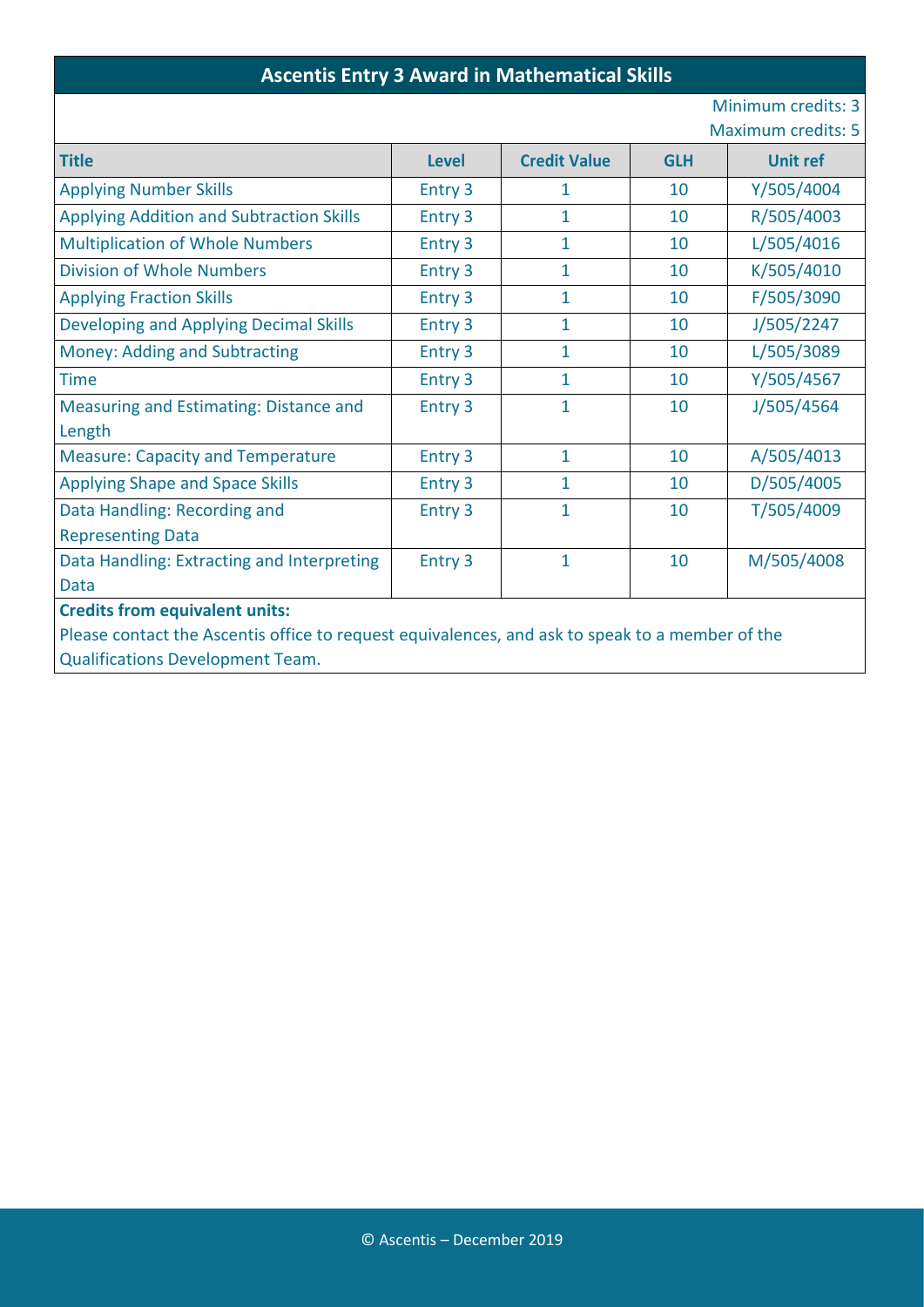#### **Ascentis Entry 3 Extended Award in Mathematical Skills**

#### Minimum credits: 6

Maximum credits:12

| <b>Title</b>                                                                                    | <b>Level</b> | <b>Credit Value</b> | <b>GLH</b> | <b>Unit ref</b> |
|-------------------------------------------------------------------------------------------------|--------------|---------------------|------------|-----------------|
| <b>Applying Number Skills</b>                                                                   | Entry 3      | 1                   | 10         | Y/505/4004      |
| <b>Applying Addition and Subtraction Skills</b>                                                 | Entry 3      | 1                   | 10         | R/505/4003      |
| <b>Multiplication of Whole Numbers</b>                                                          | Entry 3      | $\mathbf{1}$        | 10         | L/505/4016      |
| <b>Division of Whole Numbers</b>                                                                | Entry 3      | $\mathbf{1}$        | 10         | K/505/4010      |
| <b>Applying Fraction Skills</b>                                                                 | Entry 3      | 1                   | 10         | F/505/3090      |
| Developing and Applying Decimal Skills                                                          | Entry 3      | $\mathbf{1}$        | 10         | J/505/2247      |
| Money: Adding and Subtracting                                                                   | Entry 3      | $\mathbf{1}$        | 10         | L/505/3089      |
| <b>Time</b>                                                                                     | Entry 3      | 1                   | 10         | Y/505/4567      |
| Measuring and Estimating: Distance and                                                          | Entry 3      | 1                   | 10         | J/505/4564      |
| Length                                                                                          |              |                     |            |                 |
| <b>Measure: Capacity and Temperature</b>                                                        | Entry 3      | $\mathbf{1}$        | 10         | A/505/4013      |
| <b>Applying Shape and Space Skills</b>                                                          | Entry 3      | 1                   | 10         | D/505/4005      |
| Data Handling: Recording and                                                                    | Entry 3      | 1                   | 10         | T/505/4009      |
| <b>Representing Data</b>                                                                        |              |                     |            |                 |
| Data Handling: Extracting and Interpreting                                                      | Entry 3      | $\mathbf 1$         | 10         | M/505/4008      |
| <b>Data</b>                                                                                     |              |                     |            |                 |
| <b>Credits from equivalent units:</b>                                                           |              |                     |            |                 |
| Please contact the Ascentis office to request equivalences, and ask to speak to a member of the |              |                     |            |                 |
| <b>Qualifications Development Team.</b>                                                         |              |                     |            |                 |
|                                                                                                 |              |                     |            |                 |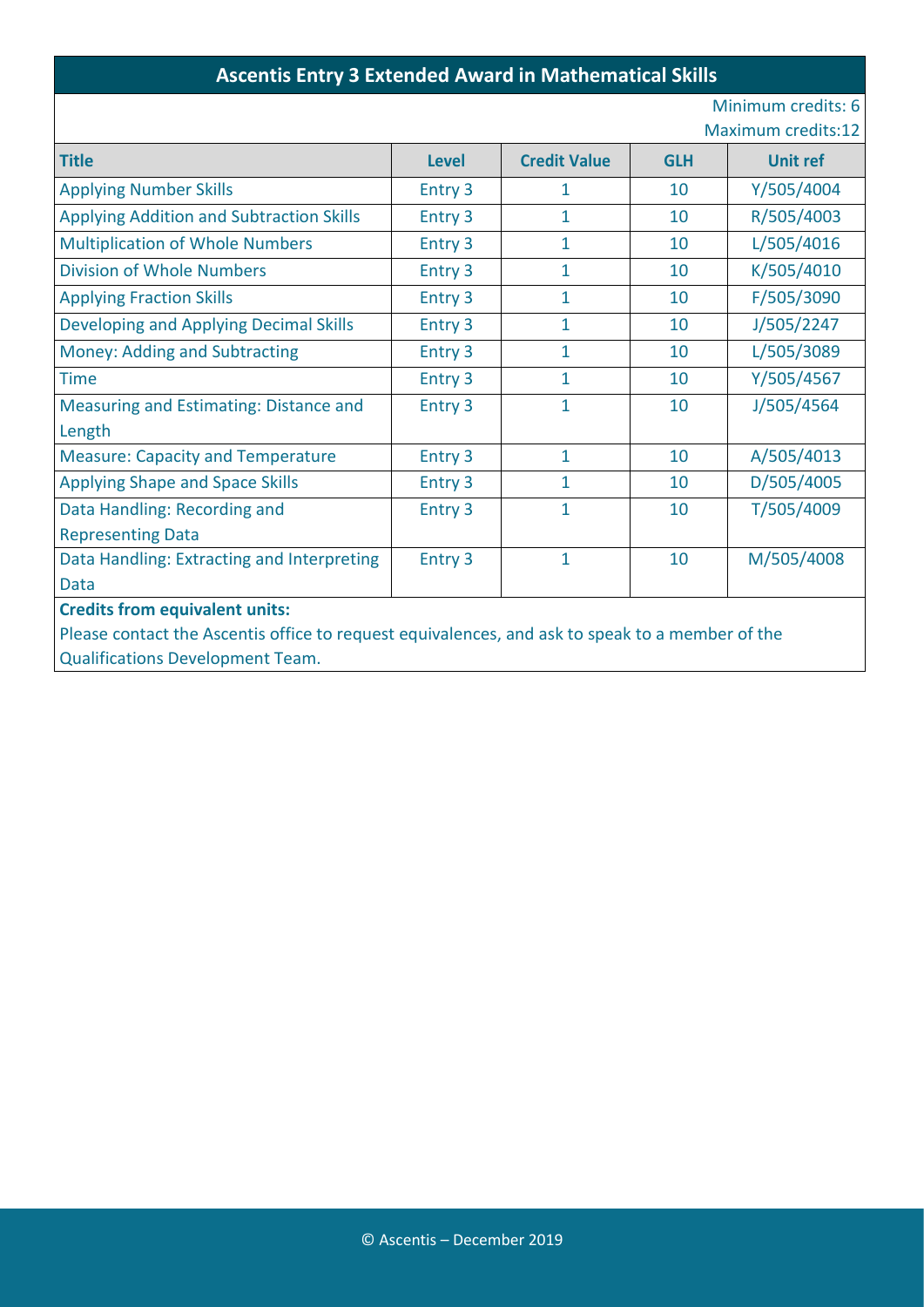#### **Ascentis Entry 3 Certificate in Mathematical Skills**

|                                                                                                 |              |                     |            | Credits: 13     |
|-------------------------------------------------------------------------------------------------|--------------|---------------------|------------|-----------------|
| <b>Title</b>                                                                                    | <b>Level</b> | <b>Credit Value</b> | <b>GLH</b> | <b>Unit ref</b> |
| <b>Applying Number Skills</b>                                                                   | Entry 3      | 1                   | 10         | Y/505/4004      |
| <b>Applying Addition and Subtraction Skills</b>                                                 | Entry 3      | 1                   | 10         | R/505/4003      |
| <b>Multiplication of Whole Numbers</b>                                                          | Entry 3      | 1                   | 10         | L/505/4016      |
| <b>Division of Whole Numbers</b>                                                                | Entry 3      | $\mathbf{1}$        | 10         | K/505/4010      |
| <b>Applying Fraction Skills</b>                                                                 | Entry 3      | 1                   | 10         | F/505/3090      |
| <b>Developing and Applying Decimal Skills</b>                                                   | Entry 3      | 1                   | 10         | J/505/2247      |
| <b>Money: Adding and Subtracting</b>                                                            | Entry 3      | 1                   | 10         | L/505/3089      |
| <b>Time</b>                                                                                     | Entry 3      | 1                   | 10         | Y/505/4567      |
| <b>Measuring and Estimating: Distance and</b>                                                   | Entry 3      | $\mathbf 1$         | 10         | J/505/4564      |
| Length                                                                                          |              |                     |            |                 |
| <b>Measure: Capacity and Temperature</b>                                                        | Entry 3      | $\mathbf 1$         | 10         | A/505/4013      |
| <b>Applying Shape and Space Skills</b>                                                          | Entry 3      | 1                   | 10         | D/505/4005      |
| Data Handling: Recording and                                                                    | Entry 3      | 1                   | 10         | T/505/4009      |
| <b>Representing Data</b>                                                                        |              |                     |            |                 |
| Data Handling: Extracting and Interpreting                                                      | Entry 3      | $\mathbf{1}$        | 10         | M/505/4008      |
| Data                                                                                            |              |                     |            |                 |
| <b>Credits from equivalent units:</b>                                                           |              |                     |            |                 |
| Please contact the Ascentis office to request equivalences, and ask to speak to a member of the |              |                     |            |                 |
| <b>Qualifications Development Team.</b>                                                         |              |                     |            |                 |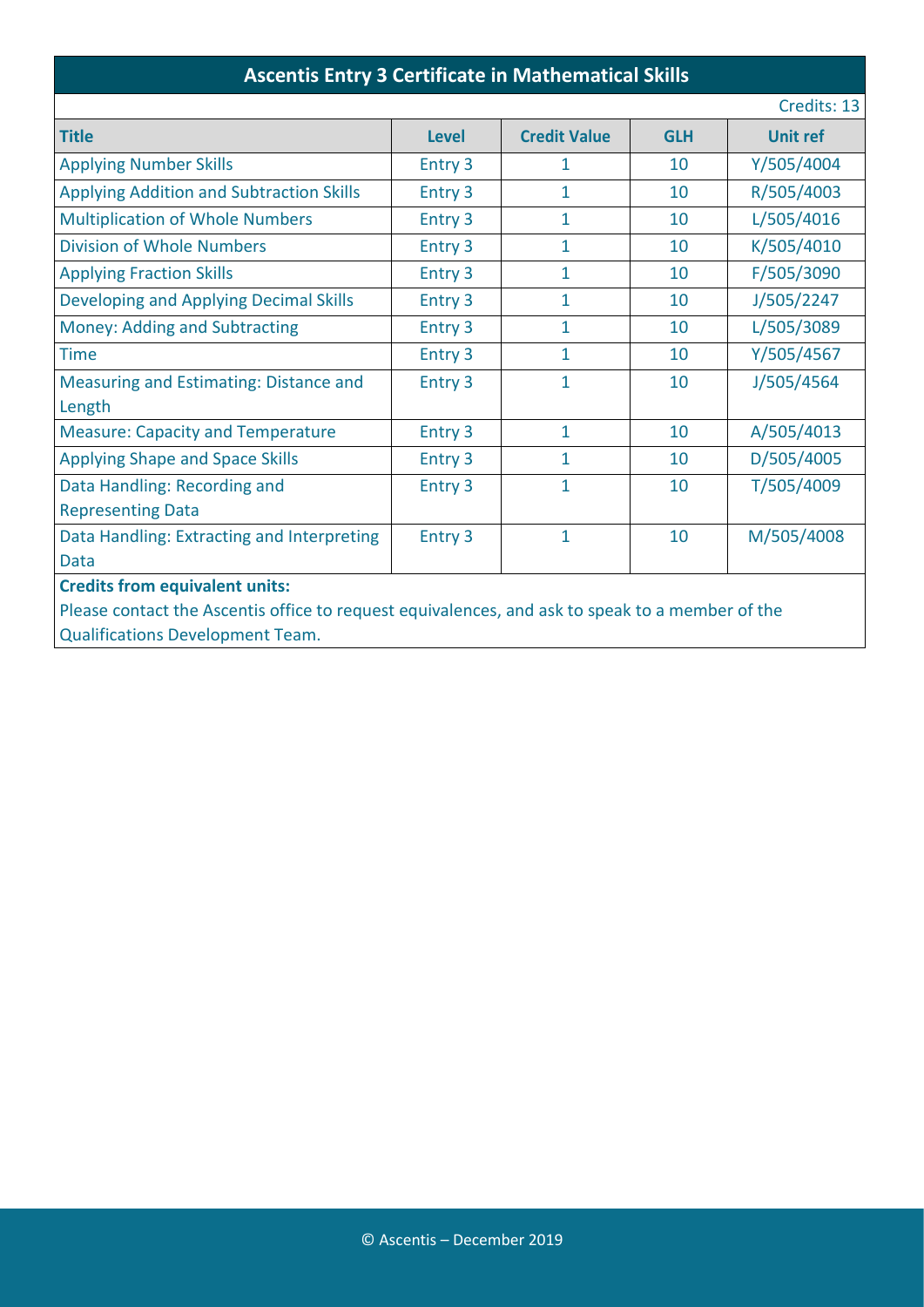## **Guided Learning Hours (GLH)**

The recommended guided learning hours for these qualifications is:

- Entry 3 Award in Mathematical Skills Developing and Applying Number Skills: 10
- Entry 3 Award in Mathematical Skills Developing and Applying Addition and Subtraction Skills: 10
- Entry 3 Award in Mathematical Skills Multiplication of Whole Numbers: 10
- Entry 3 Award in Mathematical Skills Division of Whole Numbers: 10
- Entry 3 Award in Mathematical Skills Developing and Applying Fraction Skills: 10
- Entry 3 Award in Mathematical Skills Developing and Applying Decimal Skills: 10
- Entry 3 Award in Mathematical Skills Money: Adding and Subtracting: 10
- Entry 3 Award in Mathematical Skills Time: 10
- Entry 3 Award in Mathematical Skills Measure: Distance and Length: 10
- Entry 3 Award in Mathematical Skills Measure: Capacity and Temperature: 10
- Entry 3 Award in Mathematical Skills Developing and Applying Shape and Space Skills: 10
- Entry 3 Award in Mathematical Skills Data Handling: Recording and Representing Data: 10
- Entry 3 Award in Mathematical Skills Data Handling: Extracting and Interpreting Data: 10
- Entry 3 Award in Mathematical Skills: 30
- Entry 3 Extended Award in Mathematical Skills: 60
- Entry 3 Certificate in Mathematical Skills: 130

### **Total Qualification Time (TQT)**

The total qualification time for these qualifications is:

- Entry 3 Award in Mathematical Skills Developing and Applying Number Skills: 10
- Entry 3 Award in Mathematical Skills Developing and Applying Addition and Subtraction Skills: 10
- Entry 3 Award in Mathematical Skills Multiplication of Whole Numbers: 10
- Entry 3 Award in Mathematical Skills Division of Whole Numbers: 10
- Entry 3 Award in Mathematical Skills Developing and Applying Fraction Skills: 10
- Entry 3 Award in Mathematical Skills Developing and Applying Decimal Skills: 10
- Entry 3 Award in Mathematical Skills Money: Adding and Subtracting: 10
- Entry 3 Award in Mathematical Skills Time: 10
- Entry 3 Award in Mathematical Skills Measure: Distance and Length: 10
- Entry 3 Award in Mathematical Skills Measure: Capacity and Temperature: 10
- Entry 3 Award in Mathematical Skills Developing and Applying Shape and Space Skills: 10
- Entry 3 Award in Mathematical Skills Data Handling: Recording and Representing Data: 10
- Entry 3 Award in Mathematical Skills Data Handling: Extracting and Interpreting Data: 10
- Entry 3 Award in Mathematical Skills: 30
- Entry 3 Extended Award in Mathematical Skills: 60
- Entry 3 Certificate in Mathematical Skills: 130

### **Age Range of Qualification**

These qualifications are suitable for young people aged 14–19 and adult learners.